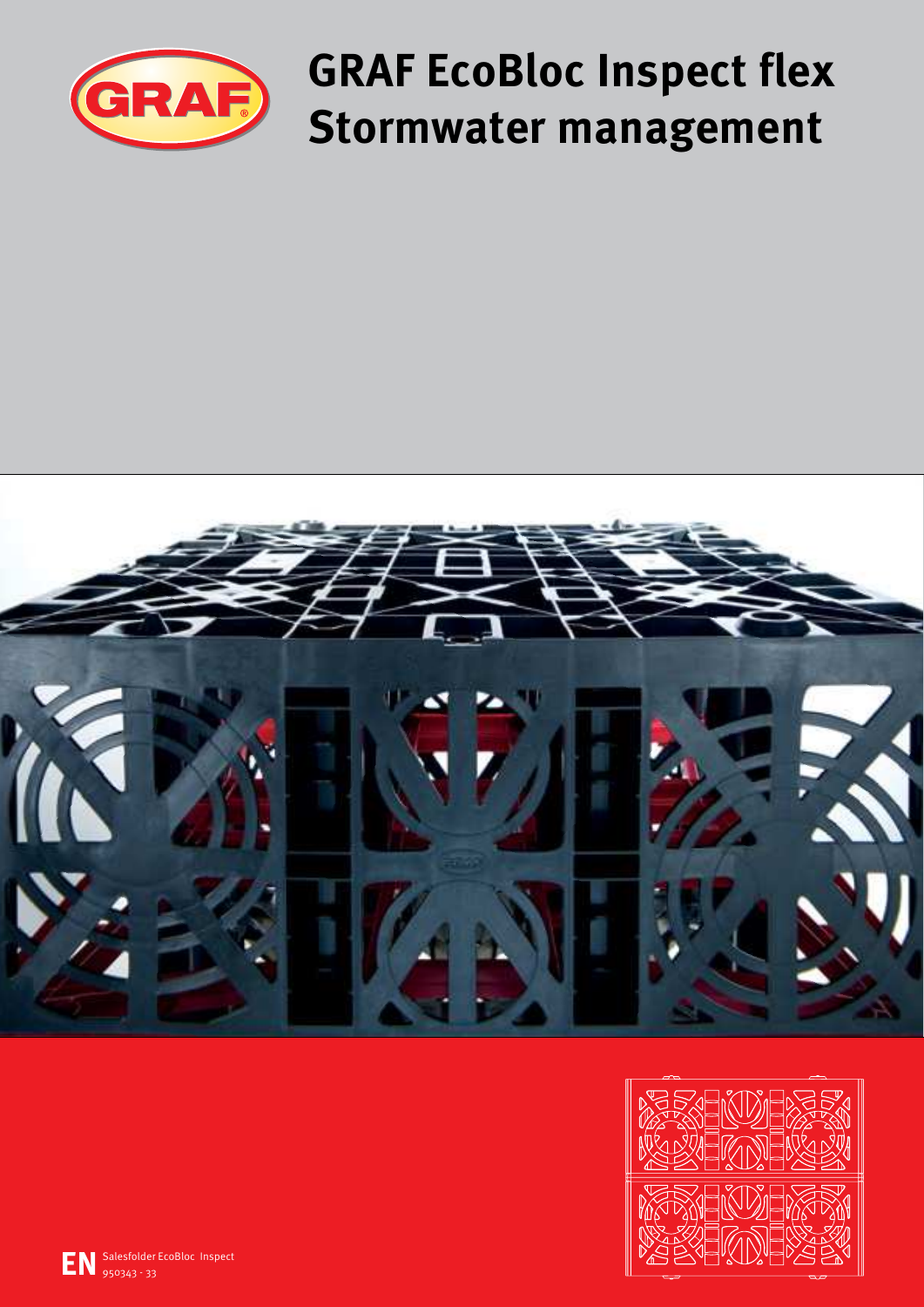# GRAF EcoBloc Inspect flex

The third generation of GRAF infiltration and attenuation system



# **Twice the volume per truck**

To save space during transport, two EcoBloc Inspect flex modules are stacked one inside the other. This halves transport costs and CO2 emissions.







# **Easy to install**

GRAF EcoBloc Inspect flex modules are easy to transport and install. The modular system structure requires few accessories.





# **Easy to inspect**

The standard inspection channel allows the entire percolation system to be effectively monitored. The ability of

the EcoBloc Inspect system allow access by inspection cameras that are commonly found on the market. This has been confirmed, by several independent testing authorities.



*205 L*

*25 L*

*205 L*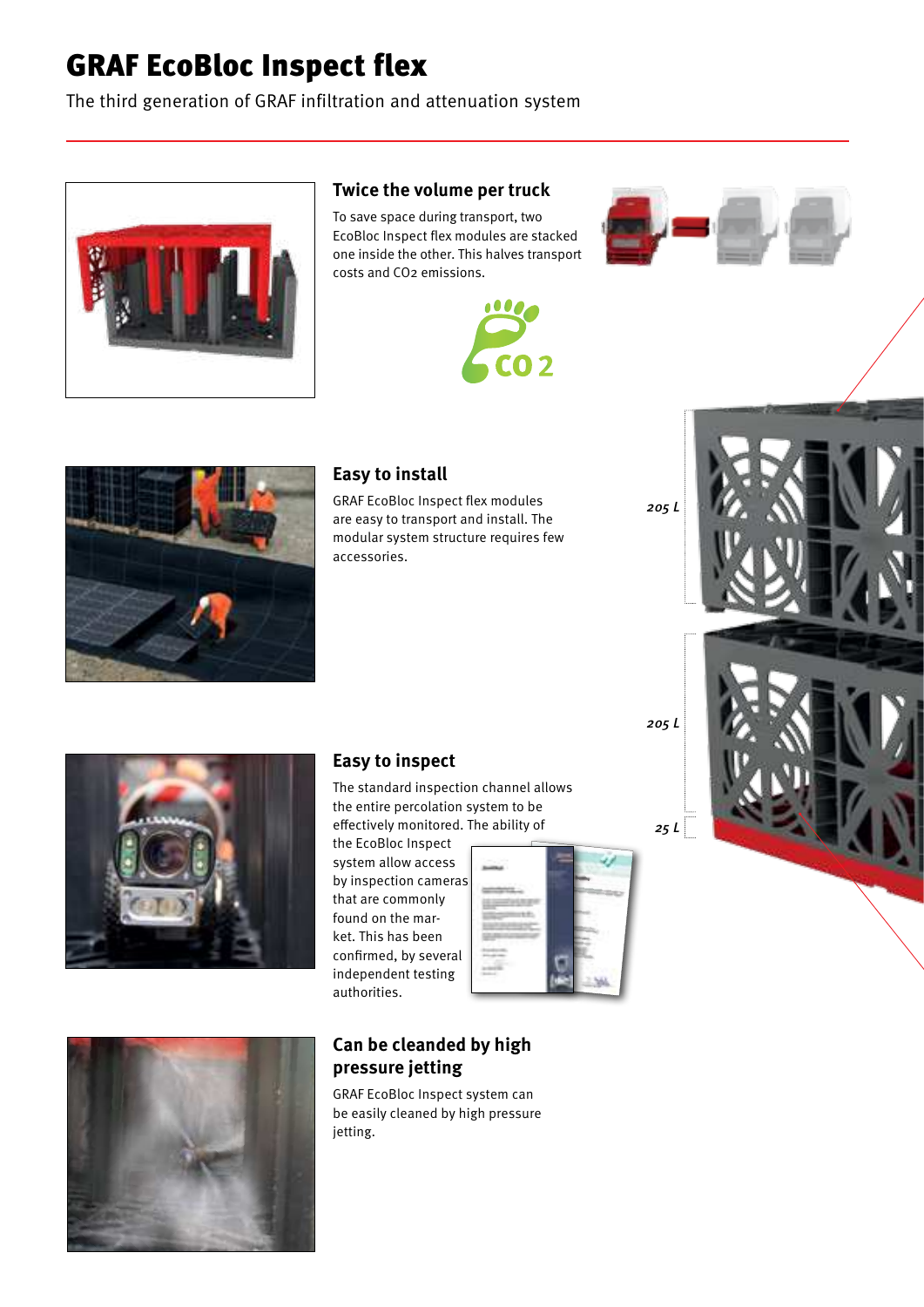

# **Highly flexible**

Each EcoBloc Inspect flex module has a volume of 205 l, a area of 800 x 800 mm and a height of 320 mm. The system size and load-bearing can be adjusted individually to suit requirements of traffic and of non-traffic area.

# **Lorry-bearing**

The GRAF EcoBloc Inspect has a heavy-duty lorry-bearing capacity of 60 tons with a 800 mm earth covering.

# **Installation depth of up to 5 metres**

Even under very heavy loads, GRAF EcoBloc Inspect system can be installed at a depth of up to 5 metres. This means that up to 14 layers are possible.

# **Connection up to DN 200**

Large percolation volumes require large pipe cross-sections. This isn't a problem for GRAF EcoBloc Inspect: it has DN 100, 150 and 200 connections on all sides. DN 100 connections are positioned eccentrically at the side for complete deaeration.

# **Designed for decades of use**

A durable product design ensures sustainability. Built to offer double safety, the GRAF EcoBloc Inspect is designed for a **service life of over 50 years**.

# **Universal use**

For rainwater infiltration, retention or rainwater harvesting

# **High percolation rate**

The GRAF EcoBloc Inspect system is designed to have high rate of percolation and barrier-free inspection.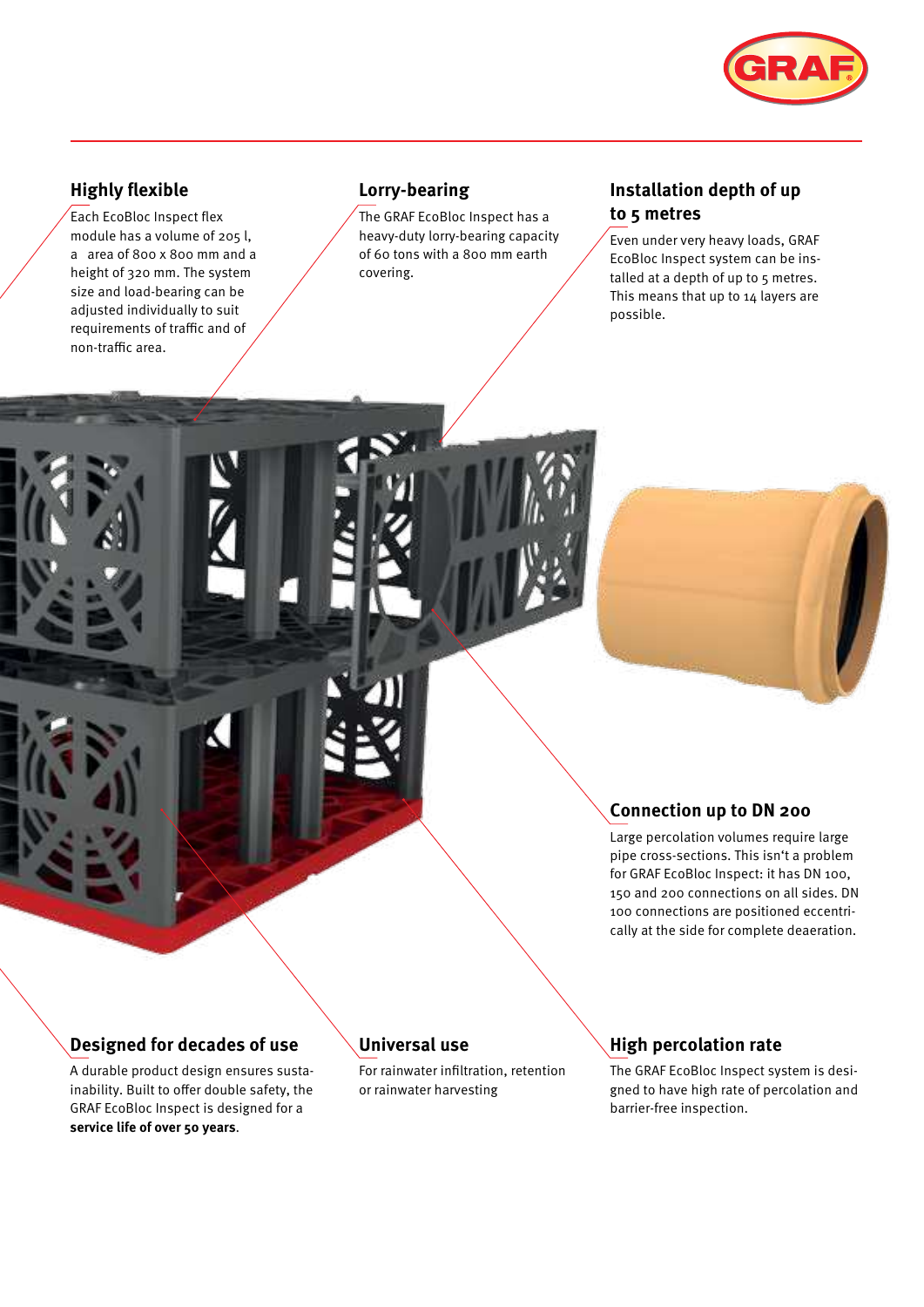# The system at a glance





# **GRAF EcoBloc Inspect flex**

For large storage volumes

|  | DN 100/150/200 connecting faces |
|--|---------------------------------|
|--|---------------------------------|

| Volume<br><b>Ilitres1</b> | Length<br>[mm] | Width<br>[mm] | Height<br>[mm] | Weight<br>[kg] | Colour | Order no. |
|---------------------------|----------------|---------------|----------------|----------------|--------|-----------|
| 205                       | 800            | 800           | 320            |                | grey   | 402005    |

Q Webcode G4105





#### **GRAF EcoBloc Inspect baseplate**

Forms the foundation of the EcoBloc Inspect flex system

| Volume<br><b>Ilitres1</b> | Length<br>[mm] | Width<br>[mm] | <b>Height</b><br>[mm] | Weight<br>[kg] | Colour | Order no. |
|---------------------------|----------------|---------------|-----------------------|----------------|--------|-----------|
| 25                        | 800            | 800           | 40                    |                | grey   | 402006    |

Q Webcode G4106



#### **GRAF EcoBloc Inspect end plates**

The front ends of an EcoBloc Inspect flex system are sealed with end plates DN 100/150/200 contact surfaces

| Item                                        | Colour | Order no. |
|---------------------------------------------|--------|-----------|
| EcoBloc Inspect end plates<br>(Set 2 units) | grev   | 402002    |

# **EcoBloc Inspect accessories**

**EcoBloc Inspect connectors** 



Order no. 402015 Set 10 units Order no. 402018 Set 25 units Order no. 402020 Set 50 units Order no. 402025 Set 200 units DN 100 Order no. 369017



**GRAF-Tex geotextile** For an EcoBloc Inspect, size of 2.50 x 2.50 m Order no. 231006

Sold by the metre, roll width 5 m Order no. 231002

# For horizontal connection

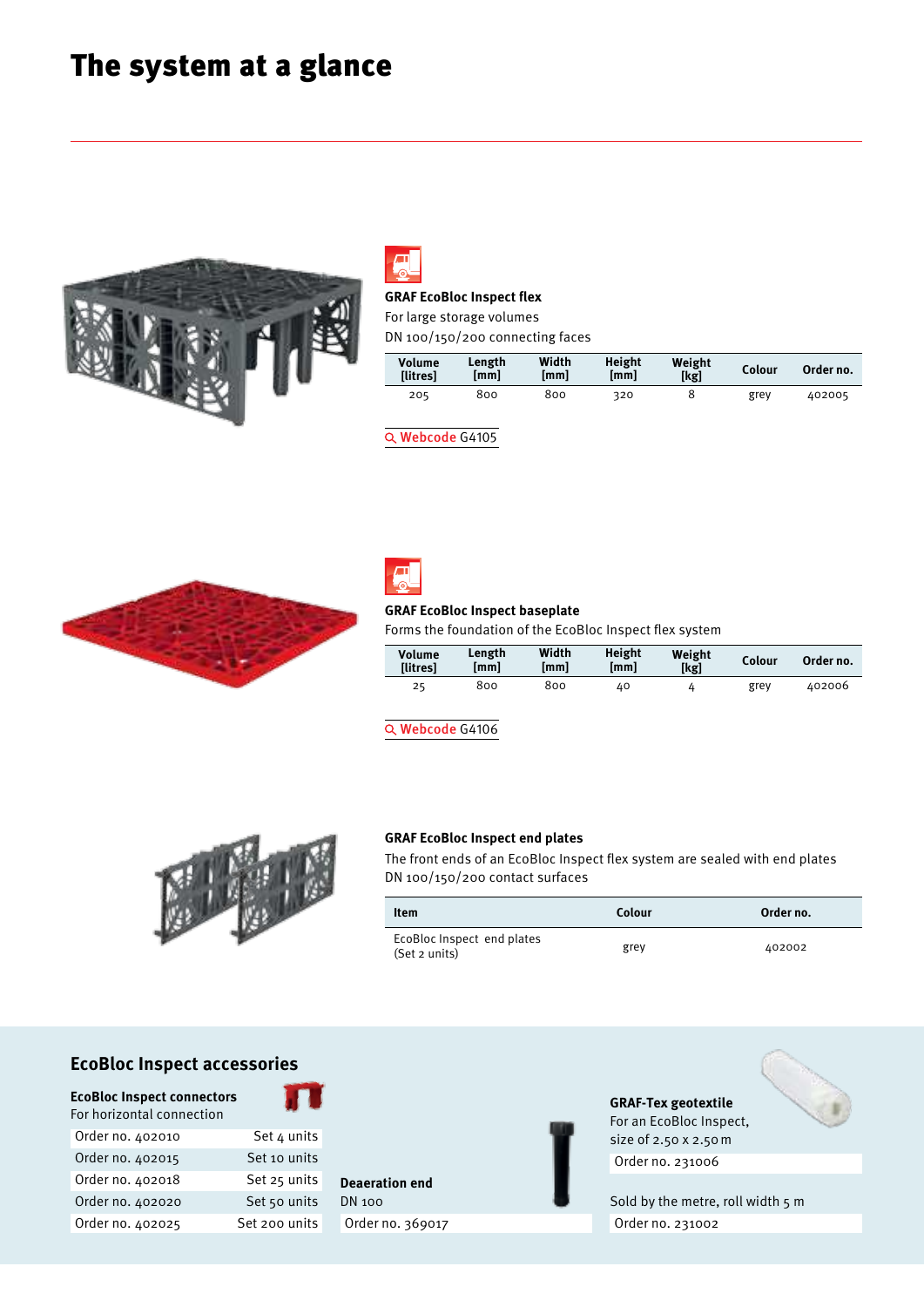# Flexible, stackable, easy assembly



Benefits of the EcoBloc Inspect System





To save space during transport, two EcoBloc Inspect flex modules are stacked one inside the other. This halves transport costs and CO2 emissions.

**1. Stackable 2. Easy assembly 3. Ready**



The EcoBloc Inspect ground plate forms the foundations of the system. Up to 14 EcoBloc Inspect flex modules with a storage volume of 195 litres each can be fitted on one ground plate. The front ends are sealed with EcoBloc Inspect end plates.



The EcoBloc Inspect flex system can now be adjusted individually to suit the requirements and can be connected to DN 100, 150 or 200 pipes.

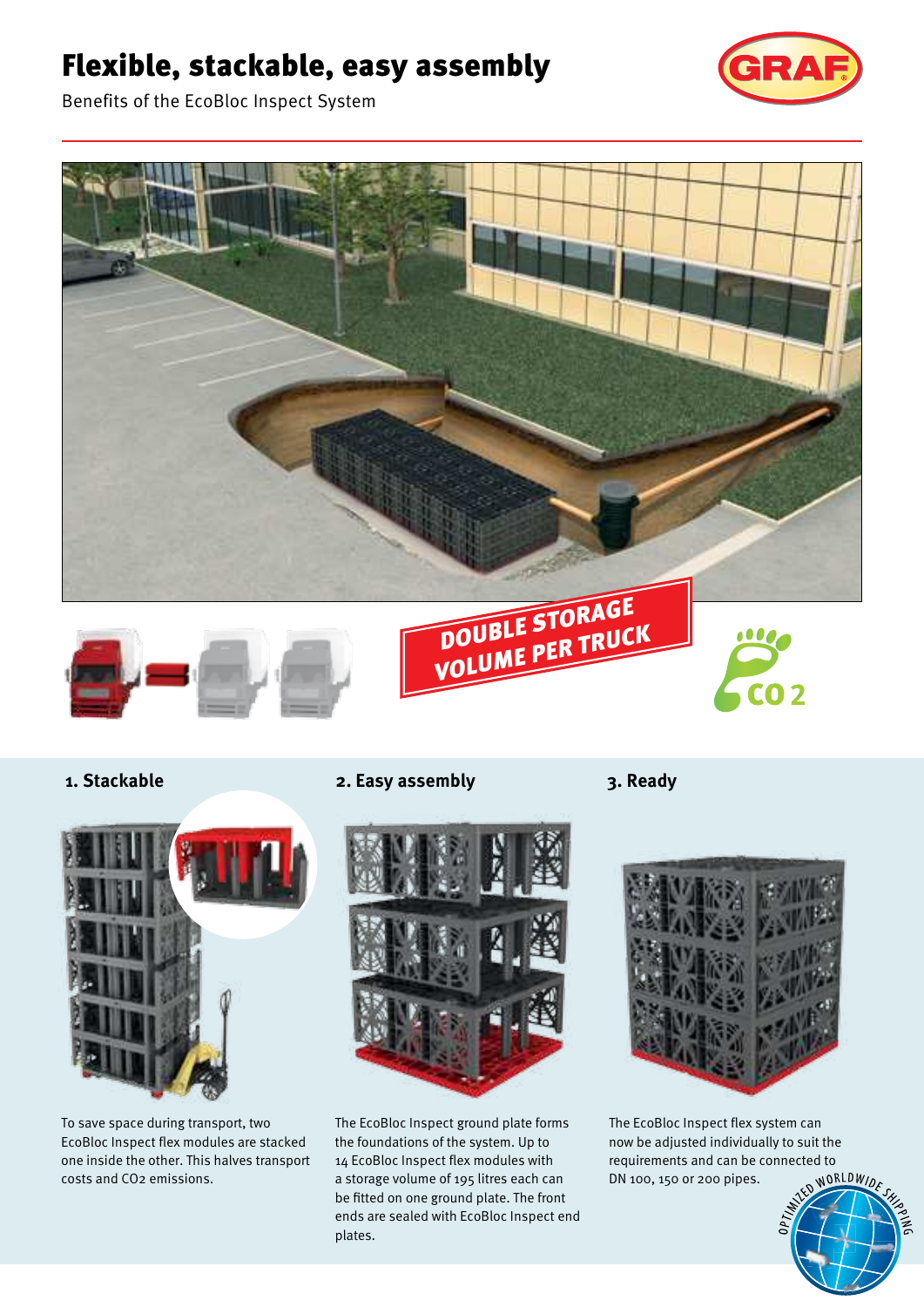# Benefits and application



# **High storage volume**

GRAF percolation modules have three times the storage volume of a standard gravel infiltration ditch. One module therefore takes the place of around 1300 kg of gravel or a 50 m drainage pipe.

Since you don't have to excavate so much soil and enjoy great value for money compared with a standard gravel infiltration ditch, the GRAF modules save you hard-earned cash!

# **Easy to install**

The modules are fitted simply, at speed and in various ways. They can be installed without heavy machinery – one EcoBloc Inspect flex module weighs just 8 kg.





# **Rainwater percolation**

Local percolation of rainwater is gaining in importance. As we cover over more and more ground with concrete, we are interrupting the natural water cycle. The GRAF EcoBloc Inspect combines environmental management of rainwater with the opportunity to protect against flooding. It stores rainwater and gradually releases it back into groundwater reserves.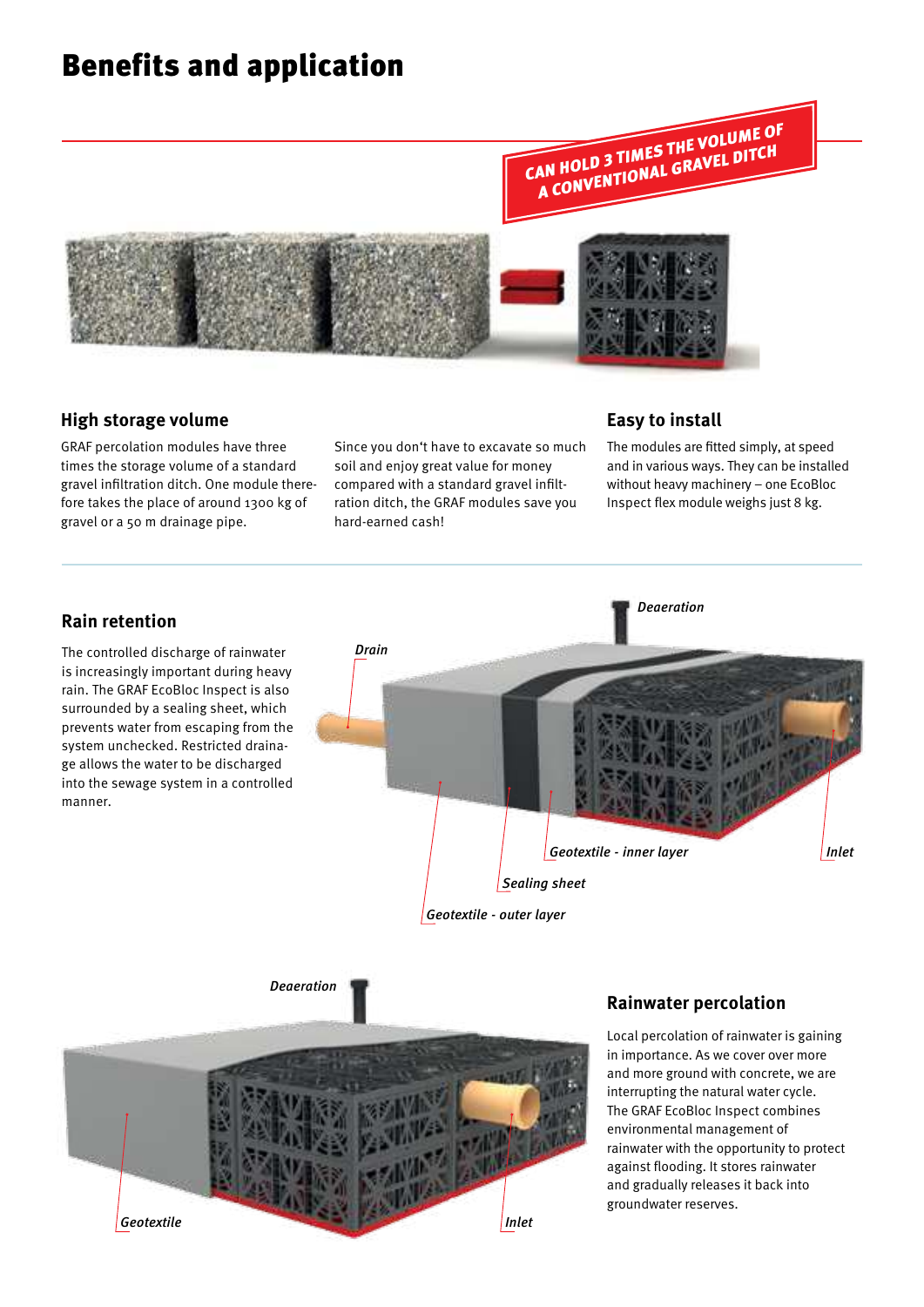# Technical data

Load-bearing capacity and dimensions



# **Installation window**

| <b>EcoBloc Inspect flex</b> | <b>Without</b><br>traffic load | Vehicle | Lorry 12 | Lorry 30 | Lorry 40 | Lorry 60          |
|-----------------------------|--------------------------------|---------|----------|----------|----------|-------------------|
| min. earth covering         | 250 mm                         | 250 mm  | 500 mm   | 500 mm   | 500 mm   | 800 <sub>mm</sub> |
| max. earth covering         | 2750 mm                        | 2750 mm | 2750 mm  | 2500 mm  | 2250 mm  | 2000 mm           |
| max. installation depth     | 5000 mm                        | 5000 mm | 5000 mm  | 5000 mm  | 5000 mm  | 5000 mm           |
| max. number of layers       | 14                             | 14      | 13       | 13       | 13       | 13                |

#### **Technical data for EcoBloc Inspect flex**

| <b>LLANDIAL IIISNELL IIEV</b> |       |  |
|-------------------------------|-------|--|
| Weight                        | 8 kg  |  |
| Gross volume                  | 205L  |  |
| Net volume                    | 195 L |  |
| Storage coefficient           | 96%   |  |

#### **Technical data for EcoBloc Inspect baseplate**

| Weight              | 4 kg            |
|---------------------|-----------------|
| Gross volume        | 25 <sub>L</sub> |
| Net volume          | 20 <sup>1</sup> |
| Storage coefficient | 95%             |



Percolating rainwater with GRAF EcoBloc Inspect **GRAF TV** www.graf.info

An EcoBloc Inspect system can be installed without any special tools or unreasonable effort. The video "Percolating rainwater with GRAF EcoBloc Inspect" on GRAF TV provides a rough overview of how an EcoBloc infiltration ditch system works and is installed.

### **Load capacity**

| Short-term | max. $10^{1}/m^2$ |
|------------|-------------------|
| Long-term  | max. $5t/m^2$     |



Lorry-bearing 40 t

Lorry-bearing 60 t